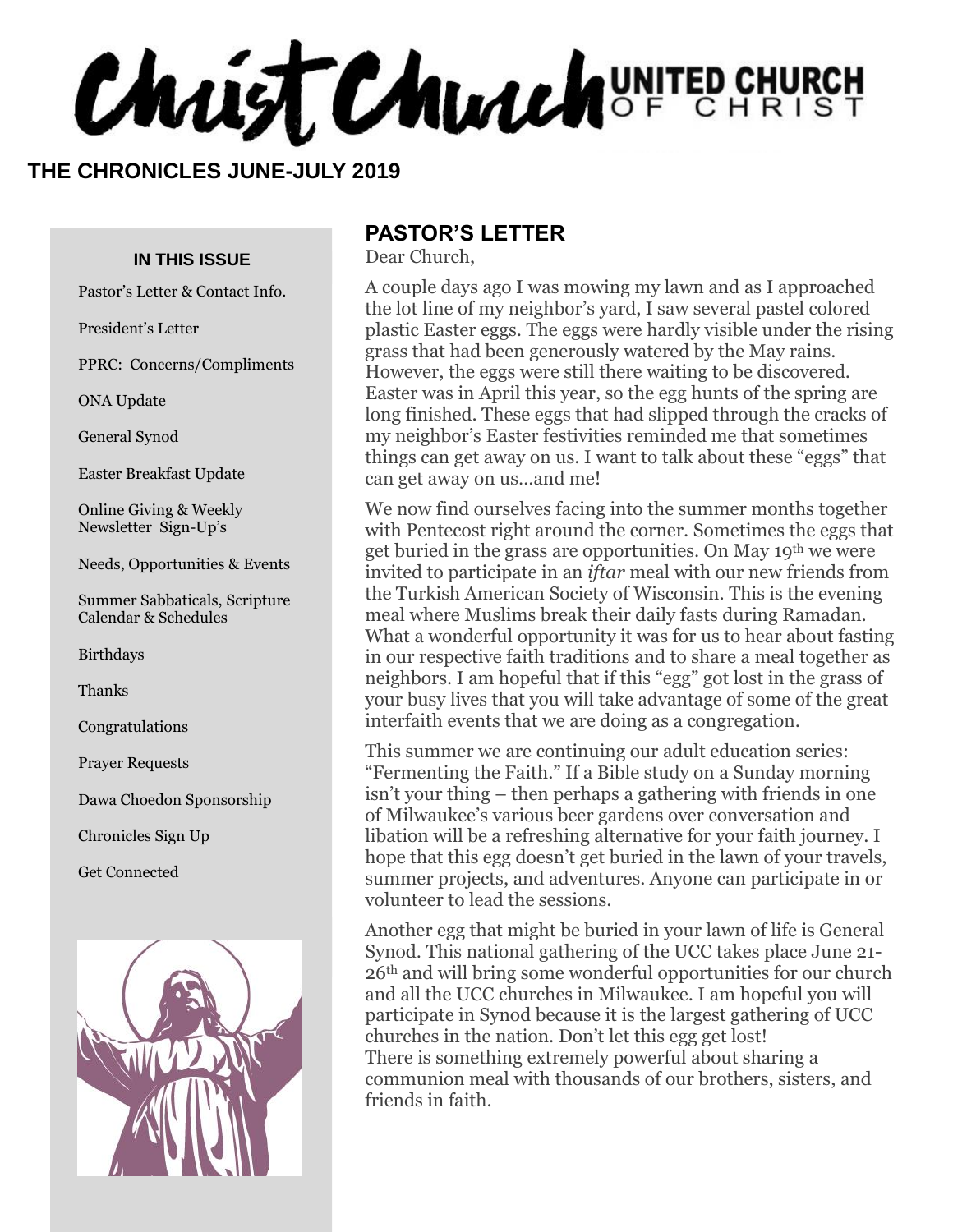Finally, I wonder if *you* have ever felt like one of those Easter eggs that turned up in my neighbor's yard. If so, I want to lend an ear and some time to you. I would love to hear about you and your family. It would be great to learn about the things that you are passionate about and the ways that you might be able to contribute to our church (or the ways that you already have in the past).

In the midst of change and the aspirations I have had for moving our church forward into new and exciting places, the "grass" rises up and I have sometimes lost sight of the gems that are already on our "grounds." Please let me know if you would like a visit or a conversation by emailing me [\(pastor@uccmke.org\)](mailto:pastor@uccmke.org) or calling me (507-951-2856). I would love to catch up or connect. Eggs hatch into wonderful things. I wonder what a conversation might hatch for us? I wonder how one of the amazing opportunities we have for lifelong learning might break open for you?

With gratitude for you,

Pastor  $780-$ 

## **HOW TO CONTACT YOUR PASTOR**

The summer months are upon us and our church office hours are changing. I thought it would be helpful to remind everyone of the best practices to get a hold of me over the next few months. You can always reach me by my cellphone at 507-951-2856. However, please do not call after 7:00 pm unless it is an emergency, or we have arranged something beforehand. Although we are a church family, I would also request that you do not pull out your directory and start calling people at random. I promise to respond to a voicemail as soon as possible if you leave me one. You can also email me at church at [pastor@uccmke.org.](mailto:pastor@uccmke.org) I cannot guarantee I will receive your messages in my *personal* emails, so please use the church one. Finally, you are welcome to call the office at 414-481-3530. Whatever the case, please talk to *me* if there is something *I* can do to help you. Let's have a great summer!

## **PRESIDENT'S LETTER**

We are entering my favorite time of year. The days are longer and warmer. With windows open I can listen to birds singing in the early morning light. That is such a magical time to enjoy. It is the promise of a new day that is given to us. No matter what the previous day had been like we are given a completely new day to use as we want. The sunrise is new every morning. It has nothing to do with yesterday's sunrise or sunset. It is totally unique. It is only our personal outlook that wants to label it generically as just "another sunrise".

The neat thing is that at dusk every night you can hear birds sing too. You have to be in a quiet place but they are singing. So in the still of the morning and the quiet of the twilight the birds sing. Unless we are still and quiet ourselves we'd never hear those beautiful sounds.

I would encourage everyone to fully enjoy the summer weather and the many opportunities it brings us. We can enjoy all of God's creation from vacation traveling to see glorious mountains, lakes and streams, majestic natural beauty like the Grand Canyon or Redwood Forests, to listening to birds sing. The one thing all these gifts have in common is we have to be still and quiet to fully appreciate them and their creator.

I hope part of your summer will include attending church as well. We have some concerts and other activities planned as well so please check the church's Facebook page and website for details. There is no substitute for worshipping together. Let's remember to be less busy and more quiet and still. The things you notice will amaze you, I promise.

Dean Kothrade Council President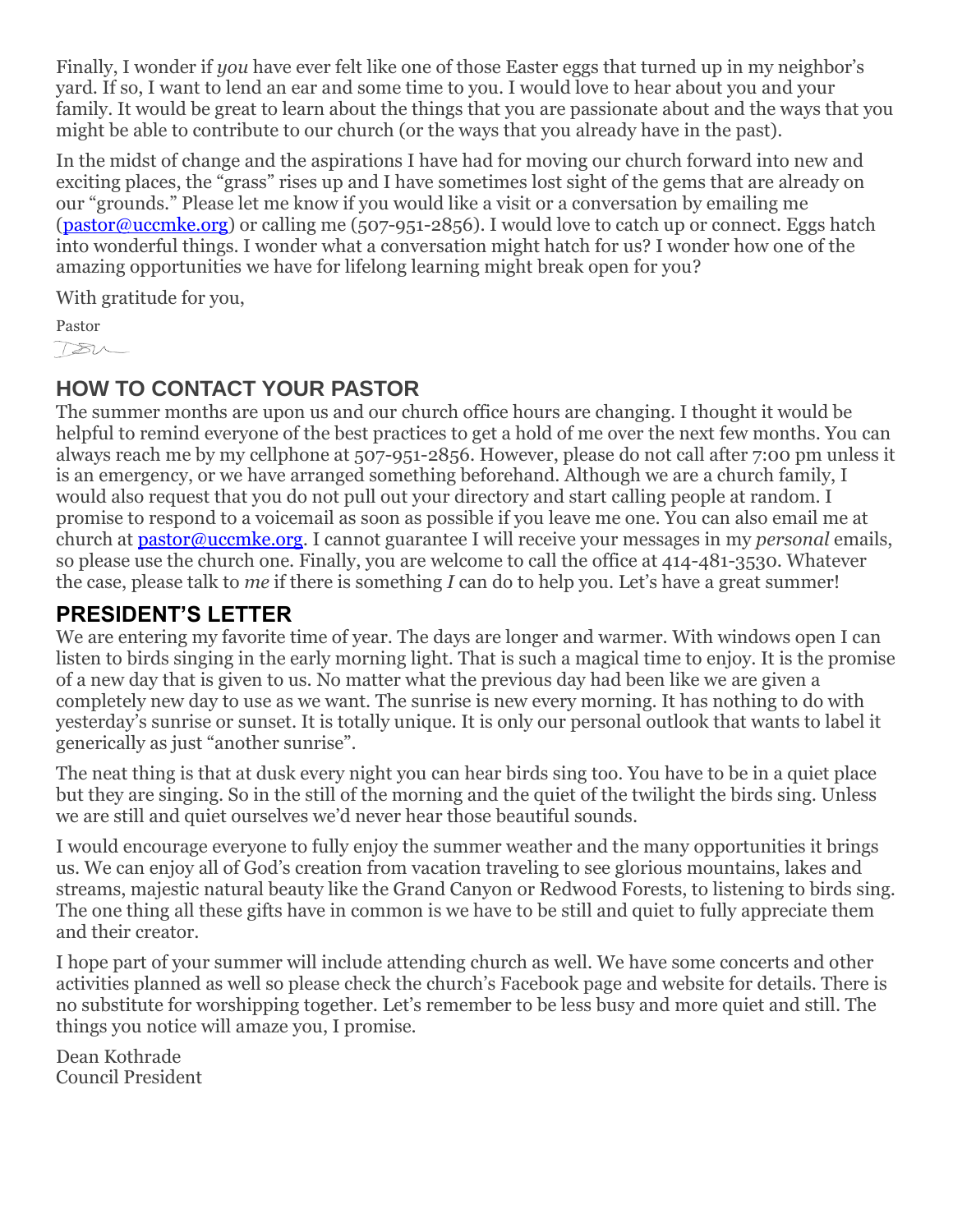## **? CONCERNS/? COMPLIMENTS**

The Pastor/Parish/Personnel Relations Committee (PPRC) has been revitalized at Christ Church. The purpose of this committee is to create an opportunity for congregational feedback in the form of compliments or concerns regarding the Pastor or any church staff member. The committee consists of Randene Wick, Dick Gaeth, and Dean Kothrade.

As of June 1, 2019, the committee will only accept **WRITTEN** compliments/concerns to discuss. For this reason there has been an email address created to contact the committee. That email address is [pprc@uccmke.org.](mailto:pprc@uccmke.org) If you prefer regular mail, there are pre-addressed envelopes available in the chapel and the plastic media rack located at the top of the Lenox Street steps to use when mailing a paper document.

All comments must be plainly stated, include dates and details of what the person would like to see more of (if a compliment); or what they disagree with and how it could be done differently (if a concern). We always seek constructive criticism in order to improve.

The communication can only address a single compliment/concern. Communications must be sent directly to the Pastor Parish Relations Committee to be reviewed. We are seeking your feedback to improve our church's ministry. Most likely, talking about an issue with someone else at church will not address the issue. By sharing your concerns with the PPR Committee your message will be heard and shared with the appropriate person/s. After meeting to review compliments/concerns, the committee will reply to the person who presented a communication to us in the format received (email/U.S. Mail).

All communications **must be signed** in order to be reviewed by the committee. If you prefer that your name is withheld from the staff member you have a concern with the committee will honor that request. Only the PPRC members will know who sent the communication.

Thank you for your support in making this procedure succeed in strengthening our church family. We look forward to hearing from you.

Submitted by the PPRC Randene Wick, Dick Gaeth, and Dean Kothrade

## **ONA UPDATE**

You may have seen some of my articles and writings about "ONA." If you have been left scratching or shaking your head about this, I hope to do a monthly update about what this process means for our church. In a nutshell, the "Open and Affirming Process" is an intentional discernment process that has to do with how we as a congregation welcome people in general. ONA specifically has to deal with the welcome of LGBTQ+ persons and their families. This process allows congregations to engage and to learn about themselves and culminates in the adoption of a "welcome statement." The welcome statement does explicitly name LGBTQ+ persons as welcome – but it also extends to all sorts of diversity and things that make each of us unique. The reason LGBTQ+ persons are explicitly named in the welcome statement is because often these persons and their families have seen welcoming messages on church signs but have experienced that "All Are Welcome" does not apply to them. Most of the ONA process involves a team called a Welcome Team. This team does most of the heavy lifting with this process (congregational studies, interviews, hosting events and storytelling, Bible studies, and crafting the welcome statement). If you are an ally and would like to participate on this team or want more information about the process in general, please let me know at [pastor@uccmke.org](mailto:pastor@uccmke.org) or 507-951-2856. I look forward to sharing updates as things happen. Some small but great changes are already in progress.

With gratitude, Pastor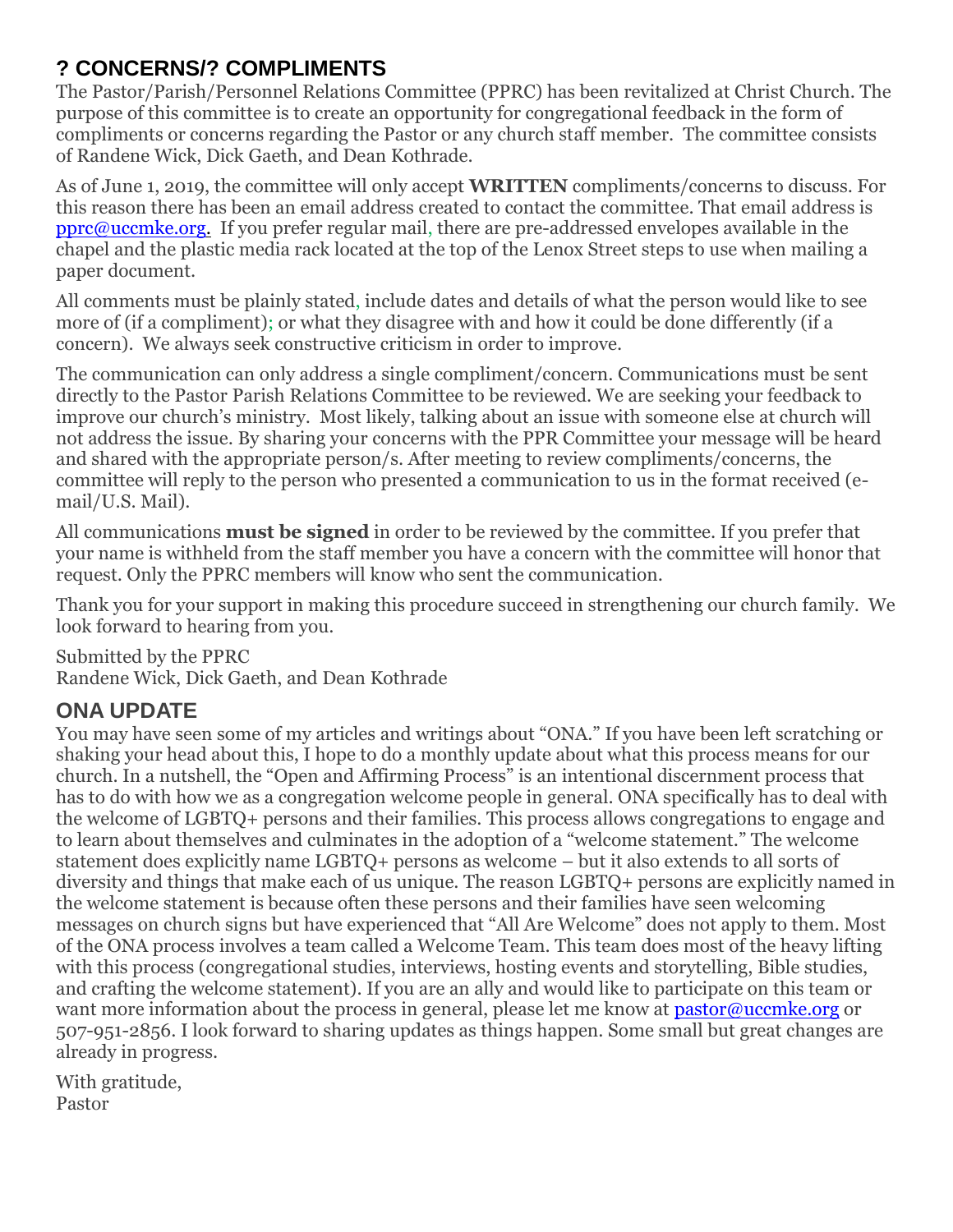## **GENERAL SYNOD IS COMING**

Unless you totally tune out to the sound of my voice, you probably have heard me talk about General Synod quite a few times this year. What is General Synod? Well, General Synod is the national gathering of UCC people. This year it is taking place in Milwaukee from June 21st-26th. Synod is difficult to put into words. It is kind of like our denomination's Woodstock. Delegates and visitors can participate in workshops, plenary sessions, worship, youth activities, banquets, luncheons and more. Delegates conduct the business of the UCC and set priorities for our ministries in the future (resolutions). There are keynote speakers and preachers. There are also lots of unique exhibits to experience and shopping opportunities for UCC swag. The best thing about Synod to me is that you get to meet other UCCers from all around the country. Chances are they are more like you than you might think. I really hope you consider attending this once in a lifetime event because it won't be in our backyard again in our lifetime. This year the theme is Shine! "Let your light shine before others" – Matthew 5:16. I hope you will be able to participate and be filled with the light and inspiration from Synod to help you shine in our church and our city. If you want to know more or need help signing up, please contact me at 507-951-2856 or email me at [pastor@uccmke.org.](mailto:pastor@uccmke.org) The website for Synod registration is<https://www.synod2019.org/en/uccsynod2019/Home>

I hope to see you there, Pastor Dan

## **EASTER BREAKFAST UPDATE**

Thanks to the hard work of the church council we were able to have an Easter breakfast this year. From the absolutely beautiful table decorations to the cracking of the eggs council members were involved and fully committed.

Because all the food was donated the entire free will offering for the Easter breakfast, totaling \$329.00, will be used to support a child in need through a worthy charity, much like the child our church sponsored this year. The council will be selecting the charity in the near future.

Thank you Christ Church for attending and supporting the Easter breakfast by your presence and donations and thank you Christ Church Council for making the breakfast a reality through all your hard work.

Dean Kothrade

## **SIGN UP: ONLINE GIVING**

Online giving is now a possibility! If you're in the pew and you'd like to give something other than cash or a check, you are encouraged to use your phone to visit [www.uccmke.org](http://www.uccmke.org/) and tap the [donate](https://www.paypal.com/cgi-bin/webscr?cmd=_s-xclick&hosted_button_id=D7W2VTZZBHZNU) button at the bottom. You can pay with an existing PayPal account or with any credit card. It's easy and it saves your information for the next time you visit! Wondering what one of these weird scanny



codes in the bulletin is? Give them a scan with a QR reader app on your phone and it will bring up the donation page! Want more information about online giving? See [Pastor Dan](mailto:dan_stark@att.net) or contact the church office at 414-481-3530. **Please only donate with a credit card using a Pay Pal account so the church doesn't incur costly fees**.

## **SIGN UP: WEEKLY NEWSLETTER**

If you're interested in receiving the *Christ Church Weekly*, contact the [Church Administrator](mailto:christ-church@att.net) (office@uccmke.org) to be added to the list (414-481-3530). Sign up sheets are also available at the information racks at the church entrances, then just drop it in the collection plate.

## **NEED: CHRIST CHURCH COUNCIL MEMBER**

We are still looking for 1 more council position to be filled. Please talk to anyone on the council if you are interested in joining. This is an opportunity to use the talents and gifts you were given to shape and guide our church and its ministry outreach.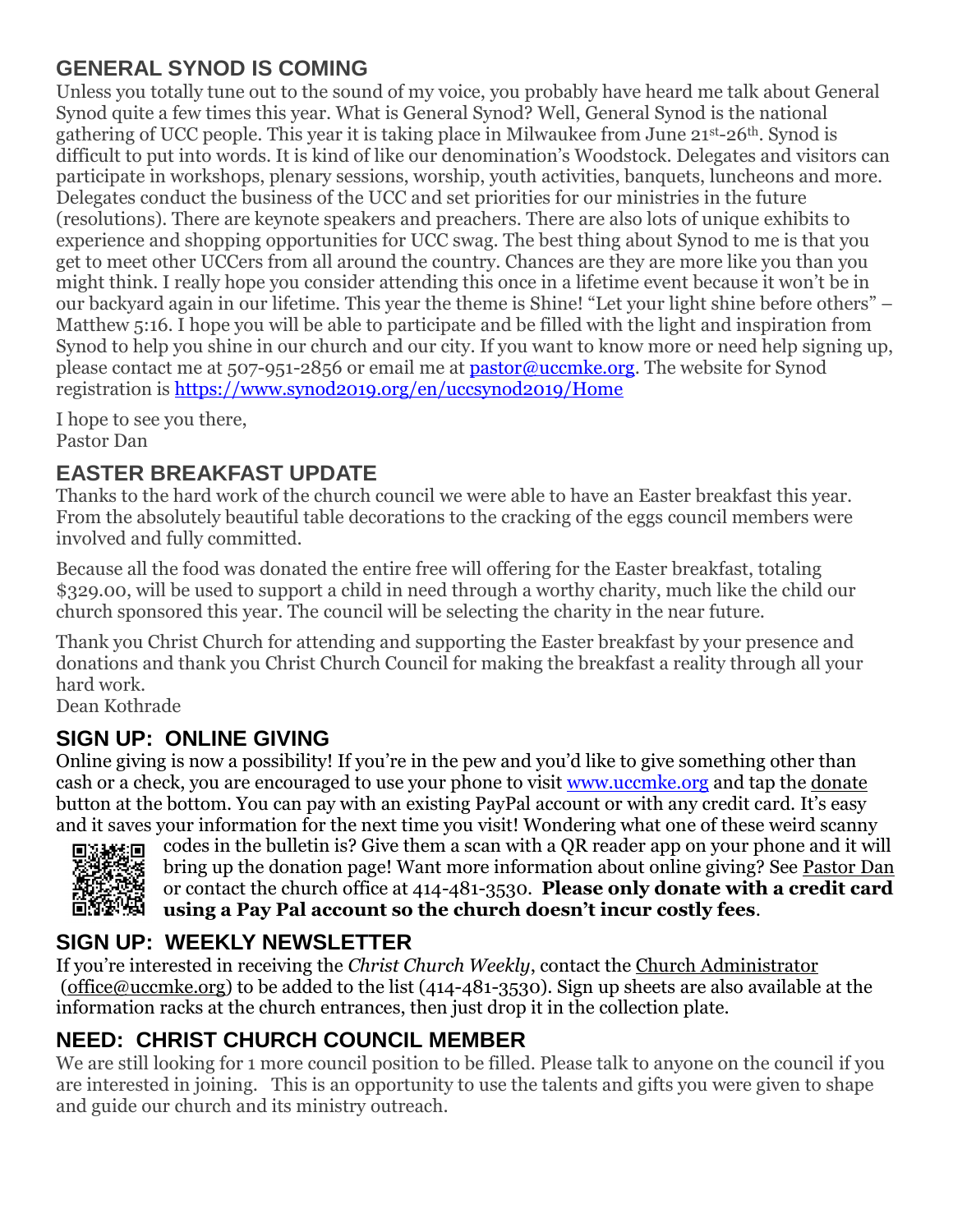## **NEED/WANT: SUNDAY SCHOOL TEACHER(S)**

Whenever we have a child's baptism in our church, I ask you, the congregation of Christ Church, whether you promise your support and care for the spiritual development of the child. After many years of service as a Sunday School Teacher at Christ Church, Mrs. Kim O'Brien is stepping away. Kim has left quite the impression on our young people – and she will be deeply missed! With this being said, one of the ways you can help develop and care for the spiritual growth of our children is by being a Sunday School teacher. If you are concerned about being underqualified or unprepared – don't be! Our teachers are more than willing to train and prepare you to work with our children. Do you feel called to help teach our children? If so, please contact me at  $\text{pastor@uccmke.org}$  or give me a call at 507-951-2856. I would love to have a conversation with you and help you discern this important calling.

With gratitude, Pastor Dan

## **NEED/OPPORTUNITY: FURNITURE PICK-UP, DELIVERY, SET-UP FOR SYNOD THURSDAY JUNE 20TH & FRIDAY JUNE 21ST**

Schedule:

Thursday June 20th: Load furniture from storage @ Christ Church 8:00am

Thursday June 20th: Assemble @ Wisconsin Center 11:00am-7:00pm

Friday June 21st: Assemble & Stage items @ Wisconsin Center 9:00am-12:00pm

The Synod event coordinators were hopeful for a few volunteers from Christ Church to help move items and if anyone wants to help assemble them. \*This counts as volunteering for lowering the registration fee.

## **NEED: LARRY UNDER THE BRIDGE (LUTB)**

\*Hand Warmers \*Hand Sanitizer \*Tarps \*1-2 person Tents

Donations for LUTB can be **dropped off at Tippecanoe Presbyterian Church**

**(125 W. Saveland Ave.)** door closest to 1st Street. (Tippe's staff are in and out of that door all day long so someone will bring them in.) They will also accept monetary donations. Thanks! The Social Concerns Committee

## **NEED: DIVINE INTERVENTION FRIDAY MEAL JUNE 21ST 5:30-7:00PM**

We have 1 more spot to fill to feed the homeless here at Christ Church on Friday June 21st. This is a greatly needed mission Christ Church supports and partners in. Partnering up with another family or 2 is suggested. You can use our dishes or provide your own disposable products. Please contact Debbie Behling 414-587-1559 or [dbehling10@wi.rr.com](mailto:dbehling10@wi.rr.com) to sign up or for more information. Thanks.

## **NEED/OPPORTUNITY: NEW PIANO FOR SANCTUARY**

It is time to replace our electric piano which has served us well for twenty or so years. Even though our musicians make it sound wonderful, there are some technical issues and uncertainties which make our musicians and pastor a little nervous from time to time. The Worship/Music Committee along with our music staff are actively looking for a used baby grand piano. We feel that this instrument will not only serve the needs of the church but will also facilitate concerts and recitals in our beautiful sanctuary. Our music staff are actively looking for a high-quality used piano as a new one would be too expensive. Christ Church has some memorial money designated for this purchase; however we are looking for additional donations beyond our regular stewardship giving. We have time to make sure that this new instrument will be the right fit at the right cost. If you have any questions or ideas, please contact the Worship/Music Committee, Pastor Dan or the office. Thank you. Richard Tremarello, Chair Worship/Music Committee

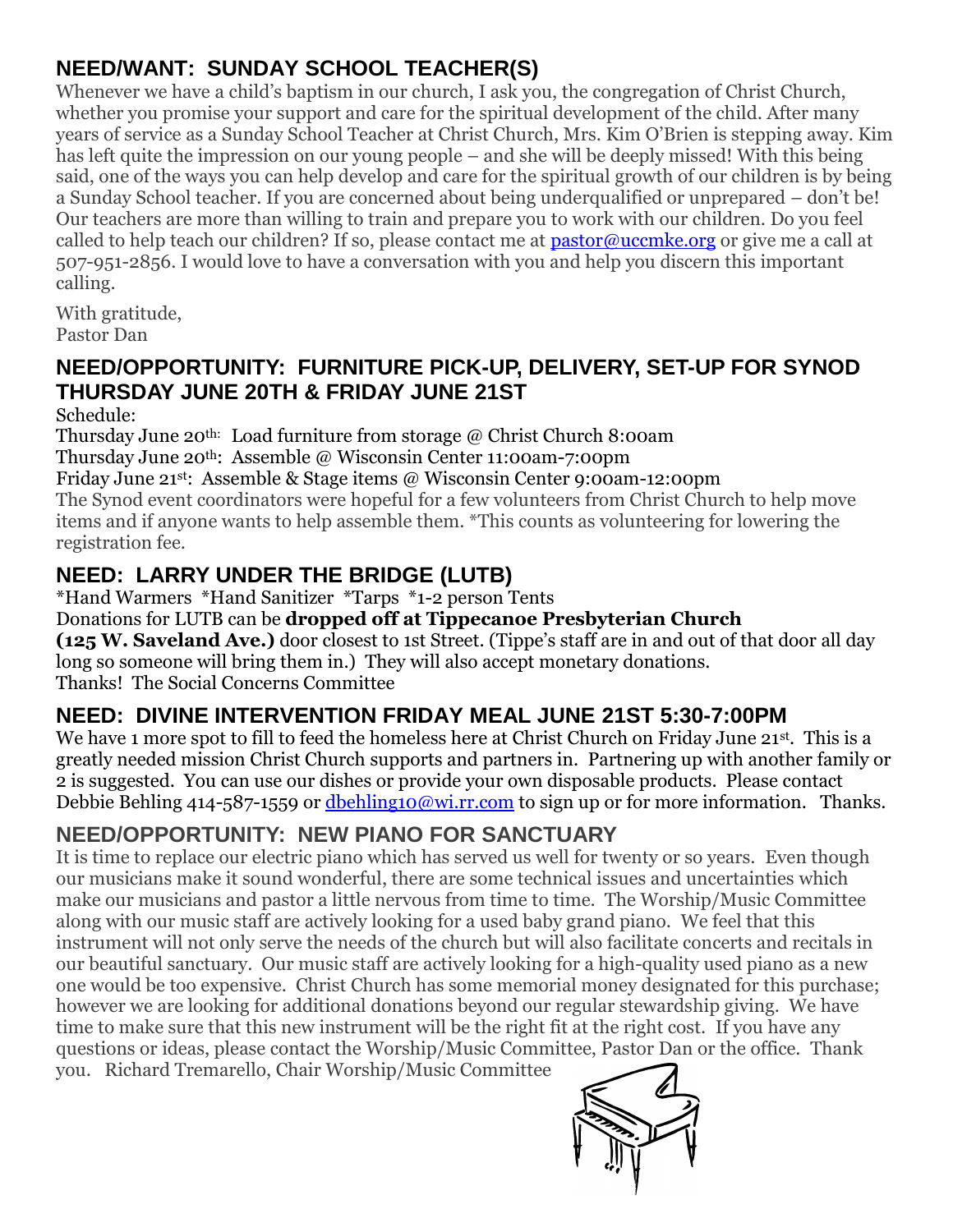## **OPPORTUNITY: BVCC FOOD & INFANT FORMULA PANTRY MONTHLY DRIVE SUNDAY JUNE 2ND & JULY 7TH-***DONATION DROP OFF IS IN THE CHAPEL*

Requested items: Canned proteins such as: • Canned Soups (both cream and broth) • Peanut Butter<br>• Jelly • Canned Vegetables • Canned Fruits & Juices • Cereal • Canned Tuna\*Mac & Cheese<br>Collection • Jelly • Canned Vegetables • Canned Fruits & Juices • Cereal • Canned Tuna\*Mac & Cheese

**OPPORTUNITY: LARRY UNDER THE BRIDGE BAG LUNCHES We will prepare 25 lunches after worship on Sunday, June 30** for delivery on Monday July 1st. **Please watch for signup information regarding the food items that will be needed**. This has been a very successful project at Christ Church in the past and should be a rewarding experience on June 30. See Jim Wick

**OPPORTUNITY: ASLC SUMMER CAMP FOR SCHOOL AGE CHILDREN AT TIPPE** Please refer to the information racks for flyers, sign up forms & scholarship information.

**OPPORTUNITY: MINISTRY WITH THE ART, SCIENCE & LITERACY CAMPS (ASLC)** 1. **Summer Snacks for ASLC campers**. We will collect healthy snacks at church during June and July to be used in the ASLC program. Collections boxes are in the Chapel in front of the fireplace. Please bring items such as: pretzels, cheese sticks, gluten free/nut free bars, fruit snacks, etc.

2. **Summer lunches Friday, August 9, 12:00-1:00 pm:** provide lunch for 15 kids and stay to eat with them at Tippecanoe Church, 125 W. Saveland Av. Remember kids will eat anything, so whatever you provide will be greatly appreciated. We need an individual, couple or group of friends to prepare and serve lunch.

3. **Teacher's aide, any summer Wednesday, 8:30am-12:30pm**. No experience necessary, just schedule to help the ASLC at Tippecanoe church, 125 W. Saveland, and learn more about this valuable program by assisting the teachers. If Wednesday does not work for you, any other day could be substituted. An individual, couple or group of friends could serve in this ministry. Let Jim Wick know what date will work for you.

# **OPPORTUNITY: FERMENTING THE FAITH JUNE 26, JULY 24, AUG. 28, SEPT. 25**

Gathering the 4th Wednesday of the month at the Humboldt Park Beer Garden, 6:30-9:00 PM. Broaden your faith perspective by sharing views on various spiritual topics in a lighthearted social atmosphere of food and drink.

# **OPPORTUNITY: CHRIST CHURCH BOOK CLUB**

Inviting all Christ Church members and their friends to our next book club meeting. We have fellowship time as well as thought provoking discussions about our book. We will be meeting on Sunday October 6th and discussing Angels Among Us by Wanda Rosseland. Books can be obtained at the library, Amazon, Ebay or your local bookstore. Hope you can join us! If you have any questions ask Carol Borchardt, Carol Dohoney, Debbie Hansen or Mary Ann Mowery

# **OPPORTUNITY: CHOIR AND OR PRAISE TEAM**

So, I hear you've always wanted to sing in the Choir or Praise Team? Try it for one month and see if you like it! Come and join us for one month – 2 rehearsals and 1 Sunday and see what you think. No pressure. No commitment. Just a little fun and a great way to be a part of the worship experience. Both the Choir and Praise Team take the summer off, but we hope to see you in the fall! Singing in a choir will do amazing things for you. It will:

## **1. Make you feel good with endorphins and better circulation**

It is widely known that the body's "feel-good" hormones (endorphins) are released during exercise, laughing or even eating chocolate. (Who doesn't like chocolate?) Those same hormones are released when someone sings in a choir. The deep breaths taken during singing equates to that of aerobic exercise, which increases blood flow and releases endorphins.





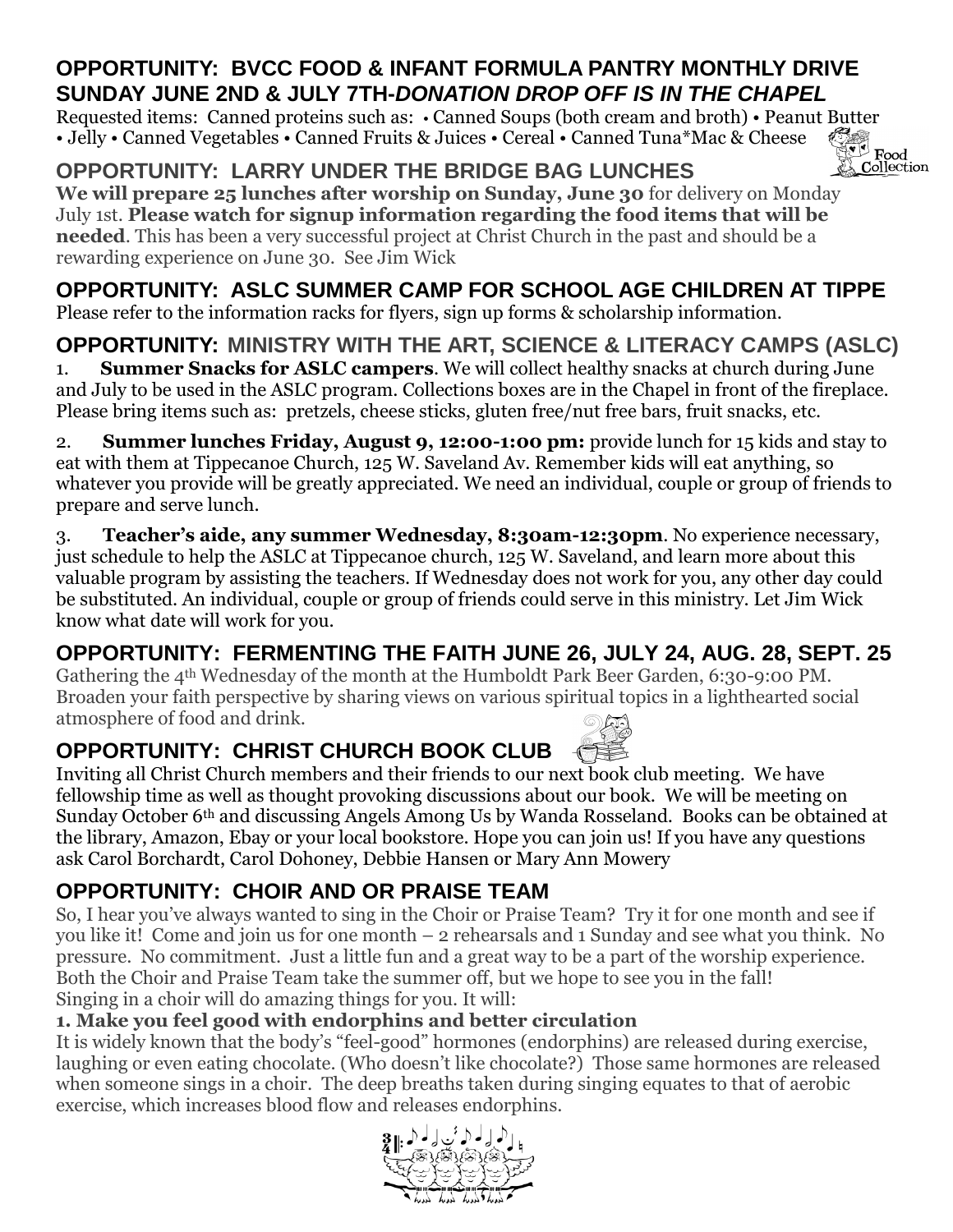#### **2. Enhance your immune system, help you fight cancer**

Studies have found that just one hour of group singing significantly lowers the stress hormone Cortisol, and boosts a person's immune system, which, it has been suggested, can even help fight cancer, enhance the immune system and fight off excess bad bacteria.

#### **3. Reduce your stress**

The stress-relieving benefits of choir singing have been widely recognized and have been verified by the lowered Cortisol levels.

Reduced stress, endorphins and the positive emotions felt during group singing contribute to a "high" singers often experience after rehearsals.

#### **4. Increase social fulfilment**

[Studies](http://rsos.royalsocietypublishing.org/content/2/10/150221) have found that after just one group singing class, participants feel closer to each other than when participating in other group classes.

Oxytocin, the hormone associated with love, trust and bonding has been associated with collective singing, which may be related to the close bonds of friendship among choirs and singing groups.

#### **5. Boost your self-esteem**

A further social benefit of singing in a choir is the educational side, as participants broaden their understanding of music.

Learning something new boosts self-esteem and confidence while stimulating the mind and memory of older singers.

#### **6. Singing may reduce snoring?**

Singing is known to tone the throat muscles, suggesting that this can reduce snoring – excellent news if you are the long-suffering partner of a snorer!

#### **Go for it!**

Group singing creates a true escape from the real world, giving participants something on which to focus 100% of their mind. Pam Kothrade, Choir & Praise Team Director

## **OPPORTUNITY: DONATIONS FOR SCHOOL SUPPLY DRIVE JULY & AUGUST**

Currently: Pencil boxes and pouches, Colored Pencils, Pencil Sharpeners, Glue & Glue sticks have been requested. Watch future bulletins for more information. Donations will be collected July thru mid August in the chapel. Thank you. The Social Concerns Committee. Debbie Behling-Chair

## **SUMMER SABBATICALS: JUNE, JULY & AUGUST**

Christ Church Council-Will resume meetings in September unless otherwise needed

Property Committee-Will resume meetings in September unless otherwise needed

Choir-Sings Sunday June 2nd. Will resume rehearsal late in August

Praise Team-Will resume rehearsal in September

Sunday Morning Adult Ed.-Last day Sunday June 2nd. Classes will resume Rally Sunday September 8th.

\*Children's Church School-Last Day & Picnic Sunday June 2nd. Classes will resume Rally Sunday September 8th

*\*Children are invited to attend worship with their families for the summer months. There are some nice activity bags at both entrances as well as in the front of the Sanctuary for children to use during worship.*

*The Nursery by the Ushers Room is available to parents with infants and young children 3 and under. It is equipped with a changing table, crib, rocker and toys. There is also a speaker in the room to allow you to hear the service while in the Nursery with your child.*

## **SUMMER SABBATICALS: JULY & AUGUST**

Crochet Class-Will resume the 2nd Saturday in September, September 14th.

**SCHEDULE FOR UPCOMING MEETINGS & EVENTS IN JUNE & JULY JUNE, JULY & AUGUST SUMMER CHURCH OFFICE HOURS BEGIN JUNE 4TH: TUESDAY-THURSDAY 8AM-1PM** *\*unless noted*

*PLEASE SUBMIT ANNOUNCEMENTS BY TUESDAYS DURING THE SUMMER. THANKS!*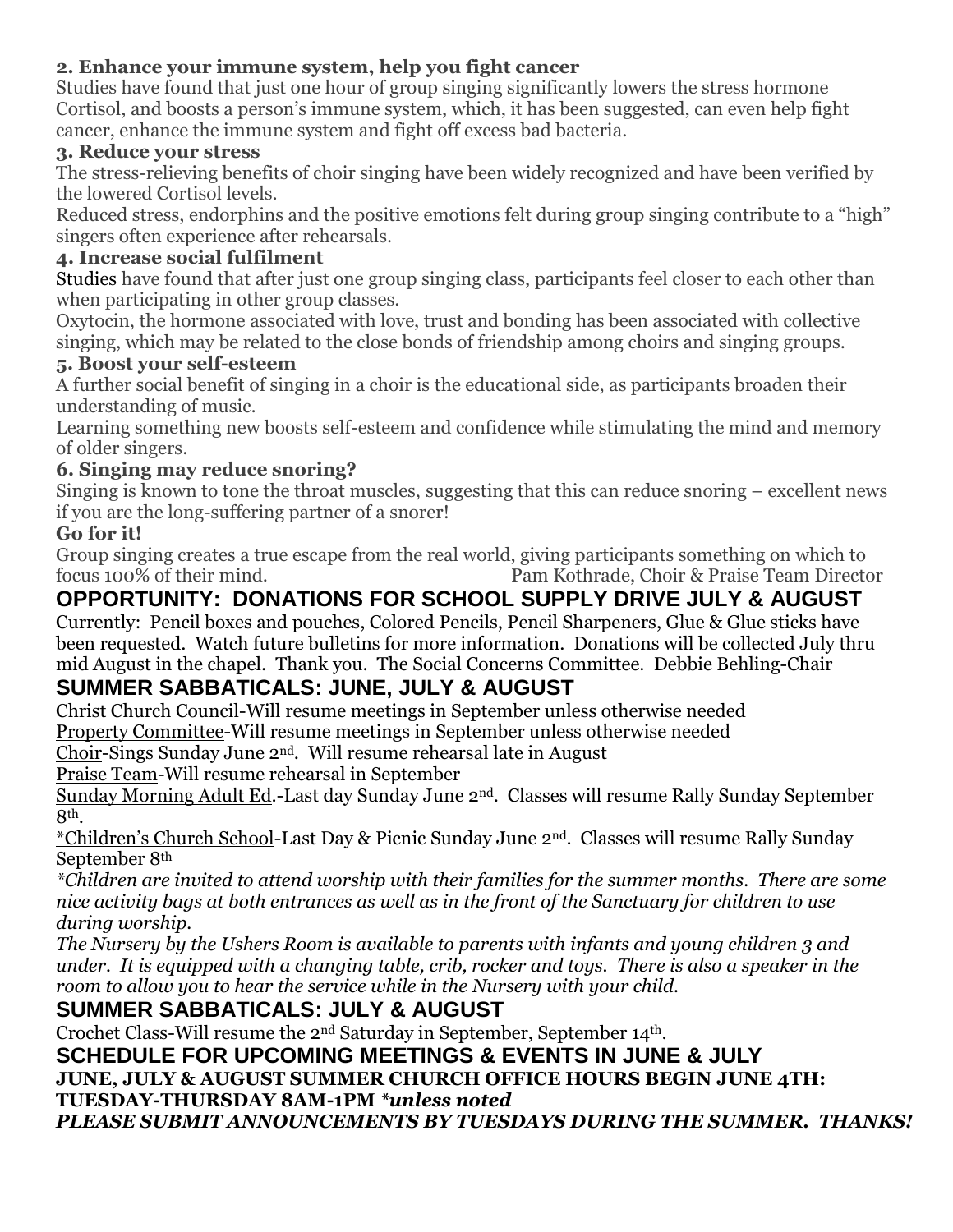## **JUNE**

June 2: BVCC Food & Infant Pantry Drive/Collection, Christian Ed. Leader Appreciation, Choir 8:15am, Adult Ed. 8:30am, Worship with Communion & Sunday School Picnic 9:30am, Coffee Hour 10:30am

- June 3: Pastor Dan returns from Military Duty in Grand Forks
- June 4: Staff Meeting 10:00am, Weekly announcement submissions by 10:00am
- June 6: AA Meeting 7:00pm
- June 7: DI @ Christ Church-The Mayeshibas & Chuck Terlinden
- June 8: Crochet Class 10:00am
- June 9: Pentecost Sunday-Wear red, Worship with Baptism 9:30am, Coffee Hour 10:30am
- June 11: Weekly announcement submissions by 10:00am, Block watch Meeting 6:00pm
- June 13: AA Meeting 7:00pm
- June 14: DI @ Christ Church-The Warehams
- June 16: Happy Father's Day! Worship with Communion 9:30am, Coffee Hour 10:30am
- June 18: Weekly announcement submissions by 10:00am
- June 20: UCC General Synod furniture pick up from Christ Church,
- Brown-Gitogo Wedding Rehearsal 3:00pm, AA Meeting 7:00pm
- June 21: Brown-Gitogo Wedding 3:00pm
- June 22: Crochet Class 10:00am
- June 23: Worship 9:30am, Coffee Hour 10:30am
- June 25: Weekly announcement submissions by 10:00am
- \*June 27: Church office closed (Debbie vacation day), AA Meeting 7:00pm
- June 28: DI @ Christ Church -Wicks & Kothrades
- June 30: Worship 9:30am, Coffee Hour 10:30am

## **JULY**

#### **SUMMER OFFICE HOURS TUESDAY-THURSDAY CONTINUED 8AM-1PM** *\*unless noted ANNOUNCEMENT SUBMISSIONS SHOULD BE SENT BY TUESDAY DURING SUMMER*

- July 2: Weekly Announcement submissions by 10:00am
- July 4: Happy Independence Day! \*Office closed.
- July 7: Worship with Communion & Baptism 9:30am, Coffee Hour 10:30am
- July 9: Quilters 10:00am
- July 14: Worship 9:30am, Coffee Hour 10:30am
- July 17: Endowment 7:00pm
- July 18: August Chronicles submissions by 10:00am
- July 21: Worship with Communion 9:30am, Coffee Hour 10:30am
- July 23: Quilters 10:00am
- July 28: Worship 9:30am, Coffee Hour 10:30am

## **SAVE THE DATE**

August 10: Quartet Concert



## **LITURGIST SCHEDULE**

| EN SINSIST SSIIEPSEE    |                   |                      |                             |              |
|-------------------------|-------------------|----------------------|-----------------------------|--------------|
| 6/2                     | 6/9               | 6/16                 | 6/23                        | 6/30         |
| Andy Oren               | Dean Kothrade     | Dick Gaeth           | <b>Randene Wick</b>         | Jill Unglaub |
| 7/7<br>D oris Mayeshiba | 7/14<br>Andy Oren | 7/21<br>Jill Unglaub | 7/28<br><b>Randene Wick</b> |              |
|                         |                   |                      |                             |              |

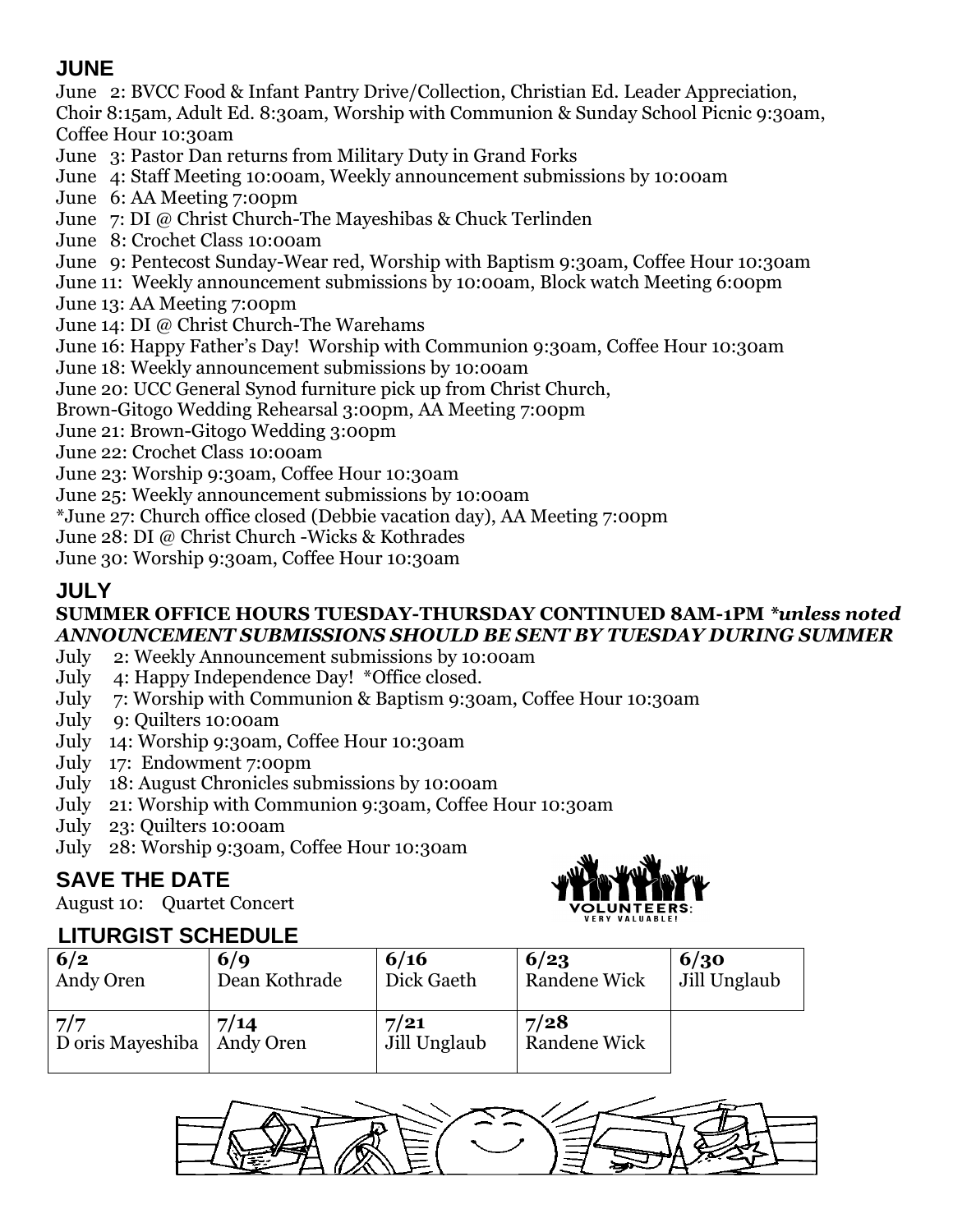## **WEEKLY SCRIPTURES**

| 6/2  | Acts 16:16-34                      | Psalm 97                                                        | Revelation 22:12-14, 16-17, 20-21 | John17:20-26               |
|------|------------------------------------|-----------------------------------------------------------------|-----------------------------------|----------------------------|
| 6/9  | Acts 2:1-21 or<br>Genesis $11:1-9$ | Psalm104:24-34, 35b                                             | Romans 8:14-17 or Acts2: 1-21     | John14:8-17,<br>$(25-27)$  |
| 6/16 | Proverbs 8:1-<br>$4, 22 - 31$      | Psalm 8                                                         | Romans $5:1-5$                    | John16:12-15               |
| 6/23 | 1Kings 19:1-4,<br>$(5-7), 8-15a$   | Psalm 42 & 43 or<br>Isaiah $65:1-9$ & Psalm<br>22:19-28         | Galations 3:23-29                 | Luke 8:26-39               |
| 6/30 | 2Kings 2:1-2,<br>$6 - 14$          | Psalm 77:1-2, 11-20 or<br>1Kings 19:15-16, 19-21<br>or Psalm 16 | Galations 5:1, 13-25              | Luke 9:51-62               |
| 7/7  | 2Kings 5:1-14<br>& Psalm 30        | Isaiah 66(10-14), &<br>Psalm 66: 1-9                            | Galations 6: (1-6), 7-16          | Luke 10:1-22,<br>$16 - 20$ |
| 7/14 | Amos 7:7-17 $\&$<br>Paslm 82       | Deuteronomy 30:9-14<br>& Psalm 25:1-10                          | Colossians 1:1-14                 | Luke 10:25-37              |
| 7/21 | Amos 8:1-12 &<br>Psalm 52          | Genesis 18:1-10a &<br>Psalm 15                                  | Colossians 1:15-28                | Luke 10:38-42              |
| 7/28 | Hosea 1:2-10<br>& Psalm 85         | Gensis $18:20-32$ &<br>Psalm $138$                              | Colossians 2:6-15, (16-19)        | Luke 11:1-13               |

## **LENOX STREET PARKING HELPER SCHEDULE**

| 6/2          | 6/q             | 6/16                   | 6/23                   | 6/30         |
|--------------|-----------------|------------------------|------------------------|--------------|
| The Warehams | Don Antoniewicz | The Dohoneys           | <b>Chuck Terlinden</b> | The Pisareks |
| 7/7          | 7/14            | 7/21                   | 7/28                   |              |
| The Warehams | The Wicks       | <b>Chuck Terlinden</b> | Don Antoniewicz        |              |

## **GREETER SCHEDULE**

| <b>Oklahoma</b><br><b>Street</b> | 6/2<br>The<br>Goebels    | 6/9<br>Joyce<br>Jakimczyk        | 6/16<br>Joyce Nuemann &<br>Doris Piacentine | 6/23<br>The Vail Family                    | 6/30<br>Danette Volz &<br>Renolle Volz |
|----------------------------------|--------------------------|----------------------------------|---------------------------------------------|--------------------------------------------|----------------------------------------|
|                                  | 7/7<br>Laurel<br>Dayton  | 7/14<br>The Schmidling<br>Family | 7/21<br>Nancy Jonokuchi                     | 7/28<br>The Hansens                        |                                        |
| Lenox<br><b>Street</b>           | 6/2<br>The<br>Mayeshibas | 6/q<br>The Pfeifer<br>Family     | 6/16<br><b>Marion Schoenfeld</b>            | 6/23<br>Kathy Schroeder                    | 6/30<br>Dick & Joan<br>Gaeth           |
|                                  | 7/7<br>The<br>Mowerys    | 7/14<br>The<br>Kothrades         | 7/21<br>Laurel Dayton                       | 7/28<br>Joyce Neumann&<br>Doris Piacentine |                                        |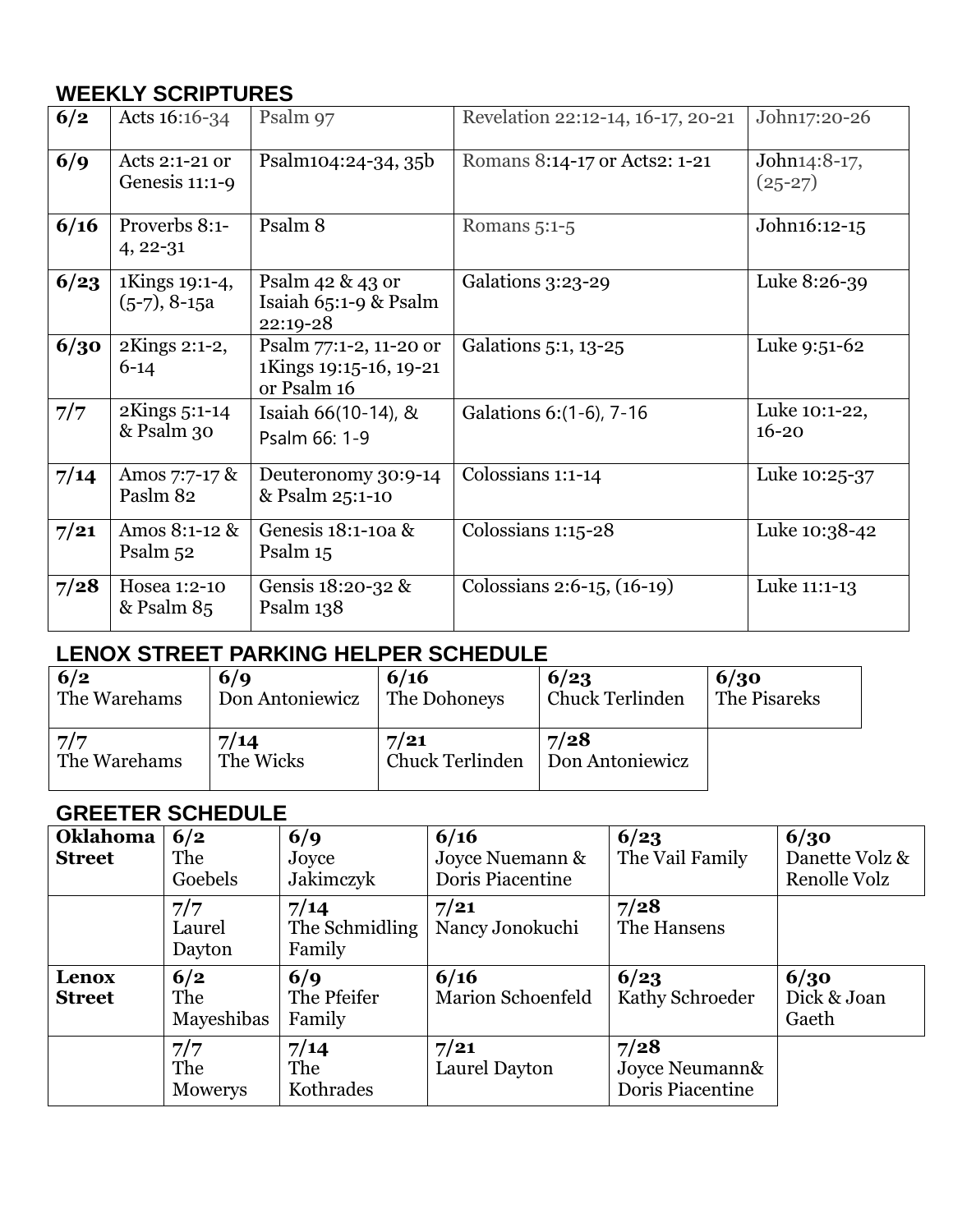## **USHER SCHEDULE**

| 6/2<br>Brian O'Brien<br><b>Fred Passow</b><br>Danette Volz<br>Renolle Volz | 6/q<br>Debbie Hansen<br>3 Volunteers Needed | 6/16<br>Joan Amich<br>Julene Flanagan<br>Katelyn O'Brien<br><b>Fred Passow</b> | 6/23<br><b>Ben Clarke</b><br>Chelsea Clarke<br>Olivia Mayeshiba<br>Mike Thomae | 6/30<br>Debbie Hansen<br><b>Mary Ann Mowery</b><br><b>Chuck Terlinden</b><br>Mike Thomae |
|----------------------------------------------------------------------------|---------------------------------------------|--------------------------------------------------------------------------------|--------------------------------------------------------------------------------|------------------------------------------------------------------------------------------|
| 7/7                                                                        | 7/14                                        | 7/21                                                                           | 7/28                                                                           |                                                                                          |
| Joan Amich                                                                 | Julene Flanagan                             | Joan Amich                                                                     | <b>Ben Clark</b>                                                               |                                                                                          |
| <b>Brad Boyle</b>                                                          | Mary Ann Mowery                             | Brian O'Brien                                                                  | Chelsea Clark                                                                  |                                                                                          |
| Cheri Boyle                                                                | <b>Chuck Terlinden</b>                      | Danette Volz                                                                   | Debbie Hansen                                                                  |                                                                                          |
| Katelyn O'Brien                                                            | Mike Thomae                                 | Renolle Volz                                                                   | <b>Fred Passow</b>                                                             |                                                                                          |

## **COFFEE HOUR VOLUNTEERS SCHEDULE**

| 6/2<br>Volunteer Needed   Larry Savage | 6/q              | 6/16             | 6/23<br>Volunteer Needed   Volunteer Needed   Dick & Joan Gaeth | 6/30 |
|----------------------------------------|------------------|------------------|-----------------------------------------------------------------|------|
| 7/7                                    | 7/14             | 7/21             | 7/28                                                            |      |
| Volunteer Needed                       | Volunteer Needed | Volunteer Needed | Volunteer Needed                                                |      |

## **BIRTHDAYS**

Ernestine Faja Lynn Slattery

Allison Thomae

Rachelle Volz

**JULY 4**

**JULY 5**

Happy birthday to all these wonderful folks!  $\sqrt{I}$  JUNE 6

|                                                                                                                                                                                                                                 | <b>UUITLU</b>                                                                                                                                                                                                               |                                                                                                                                                                                                                      |
|---------------------------------------------------------------------------------------------------------------------------------------------------------------------------------------------------------------------------------|-----------------------------------------------------------------------------------------------------------------------------------------------------------------------------------------------------------------------------|----------------------------------------------------------------------------------------------------------------------------------------------------------------------------------------------------------------------|
| <b>JUNE 1</b><br><b>Adan Franco</b><br><b>JUNE 2</b><br>Samantha Blackwood<br>Jade Tremarello<br>Danette Volz<br><b>JUNE 4</b><br><b>Gerald Freitag</b><br><b>Bruce Krogstad</b><br><b>JUNE 5</b><br>Jean Goedel<br>Sue Pfeifer | Julene Flanagan<br><b>JUNE 8</b><br>Joan Billstrom<br><b>JUNE 9</b><br>Joshua Zieman<br><b>JUNE 11</b><br>Sandy Miksic<br>Jerome Zasada<br><b>JUNE 12</b><br><b>Ruth Boretsky</b><br><b>JUNE 14</b><br><b>Haley Broberg</b> | <b>JUNE 17</b><br><b>Robert Kroening</b><br>Benjamin Scheske<br><b>JUNE 22</b><br>Katelyn O'Brien<br><b>JUNE 27</b><br>Don Antoniewicz<br><b>JUNE 28</b><br>Ola Zyszkiewicz<br><b>JUNE 29</b><br>Lauralei Schmidling |
| JULY <sub>1</sub><br><b>Brad Charles</b><br><b>JULY 2</b><br>Fritz Jorgenson<br>Lori Pisarek<br><b>Gary Wegner</b><br><b>JULY 3</b>                                                                                             | <b>Pastor Dan Stark</b><br><b>JULY 6</b><br><b>William Scheske</b><br><b>JULY 11</b><br>Pat Koszuta<br>Debbie Zasada<br><b>JULY13</b><br>Diane Bingheim<br>Aidan Vail                                                       | <b>JULY 19</b><br>Susan Belongia<br><b>Karen Engstrom</b><br><b>Bob Polachowski</b><br><b>JULY 20</b><br>Amber Urbaniak<br><b>JULY 22</b>                                                                            |

**JULY 15** Jessica Lang **JULY 17** Tom Miksic **JULY 18**

Gerald Goebel Mike Mantie



**JULY 22** Renolle Volz **JULY 23** Geri Luther **JULY 25** Austin Ast **JULY 27** Carol Borchardt

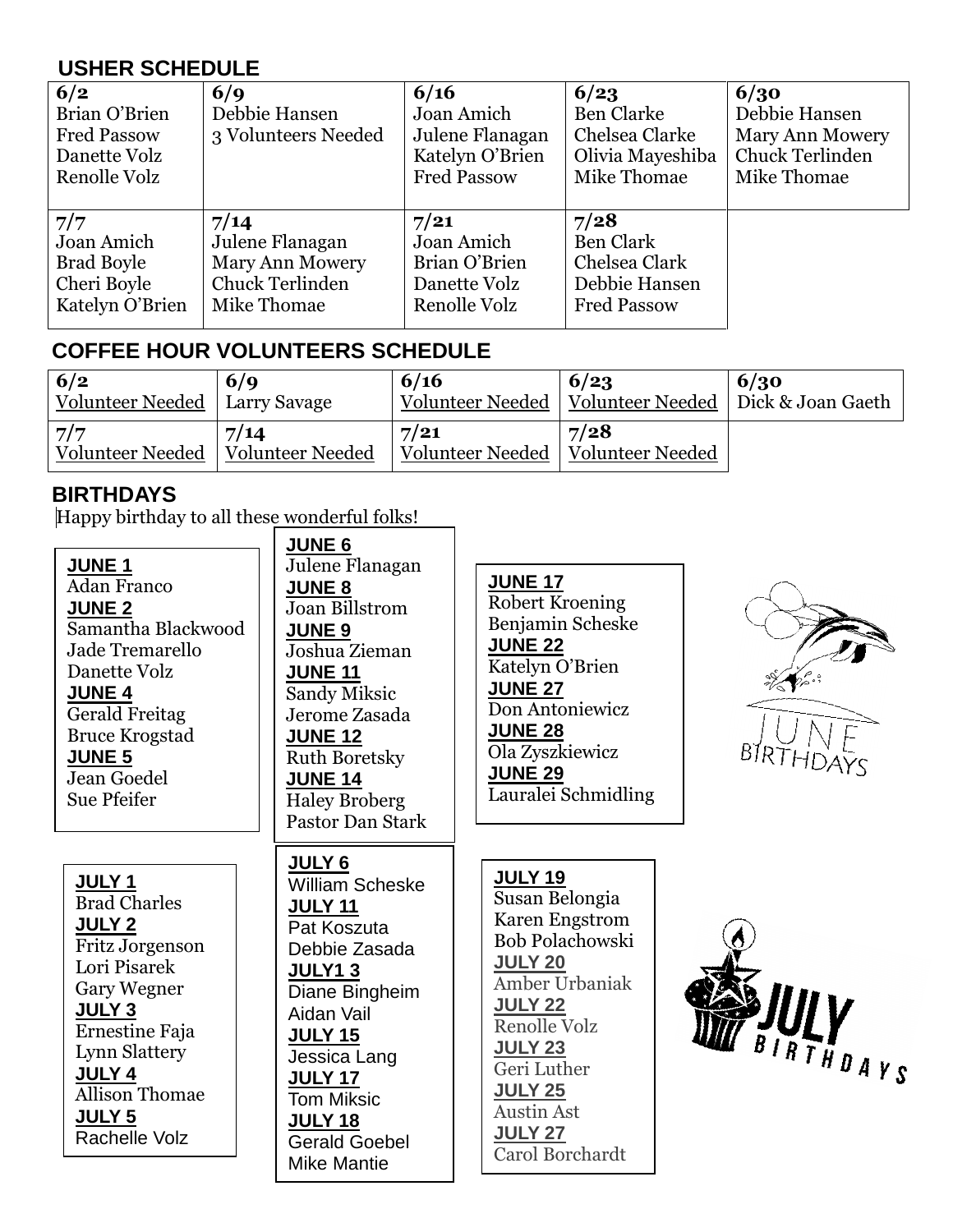

~Thank you to all Christian Education Leaders, the Church Council, Committee heads and members and all of the volunteers at Christ Church who keep our community alive and thriving during the year! ~Thank you to Custom Grown Greenhouse, Betty Budzien and Glenn Budzien for the beautiful flowers that were donated in honor of Mother's Day.

~ We accept with thanks and appreciation an Easter Memorial in memory of Ann Schroeder from Kathleen Schroeder.

~"Thank you for the lovely Easter Basket that was delivered to our house. The goodies were delicious and the thought so appreciated."

Noelle and Jon Simons



**CONGRATULATIONS**

~ Larry C, son of Larry & Judy Savage, graduated from Southwestern Law School in Los Angeles, on May 12th with a Master LLM degree in Entertainment & Media Law.

~Nicole, daughter of Larry & Judy Savage earned her MBA (Master of Business Administration) degree from the University of Wisconsin, Eau Claire this past December.

~Stephanie Wells, daughter of Barb Wells and the late Randy Wells, is graduating on Sunday, May 19th from Edgewood College, Madison. She has earned a Bachelor of Arts in International Relations with minors in Spanish, Political Science and Global Studies. She earned Semester Honors and was named to the Dean's List throughout her four years at Edgewood.

~Noah Mayeshiba, grandson of Doris & Paul Mayeshiba is graduating from Brookfield Central High School. He will be attending MSOE in the fall.

~Austin Ast, son of Kristin and Brian Mayeshiba is graduating from Wisconsin Lutheran High School. He will be attending the University of Southern Maine in the fall to study Business Administration.  $\sim$ Faye Mayeshiba is completing 8<sup>th</sup> grade at Fernwood and will be attending Rufus King H.S. in the fall.

~Rachel Simons, granddaughter of Noelle and Jon Simons will be graduating from Wauwatosa West high school. She will be attending Augustana University in Iowa and has been accepted into the honors program. She will be studying communication sciences and disorders. Her masters will be speech pathology.

~Evan Berger, grandson of Jon and Noelle Simons, will be graduating from Forest Park middle School with honors. In the fall he will be attending Franklin High School.

## **PRAYER REQUESTS**

~Please keep Howard Fritsch and his family in your prayers as he is still in St. Luke's Hospital. He is happily accepting visitors.



~Please keep Larry of "Larry Under the Bridge" in your prayers as he recuperates from surgery.

# **SHARING IN OUR SPONSORSHIP OF DAWA CHOEDON**

Please remember that the Christ Church Council has voted to sponsor a child through "Global Ministries" (Relief organization of UCC & Christian Church-Disciples of Christ). Yes, we are all very excited about our sponsored child, Dawa Choedon.

Dawa is 12 years old and lives in Lhaze Zong in Tibet. Both her father and mother are farmers. She has 2 sisters. Since Dawa's parents are poor they have sent all 3 siblings to the Upper Tibetan Children's Village (TCV) for an education.

**The cost of sponsoring Dawa is \$45/month, or \$11.25/week.** We hope to be able to sponsor her for a year with proceeds from our donut hour offering. We are encouraged to write to Dawa so she will know who is sponsoring her and that she may be able to write back to her "family" in the United States. The address to write to her is:

Dawa Choedon /Tenzin Zeden, Children's Secretary/Tibetan Children's Village Dharamsala Cantt 176216, Distt. Kangra H.P. India